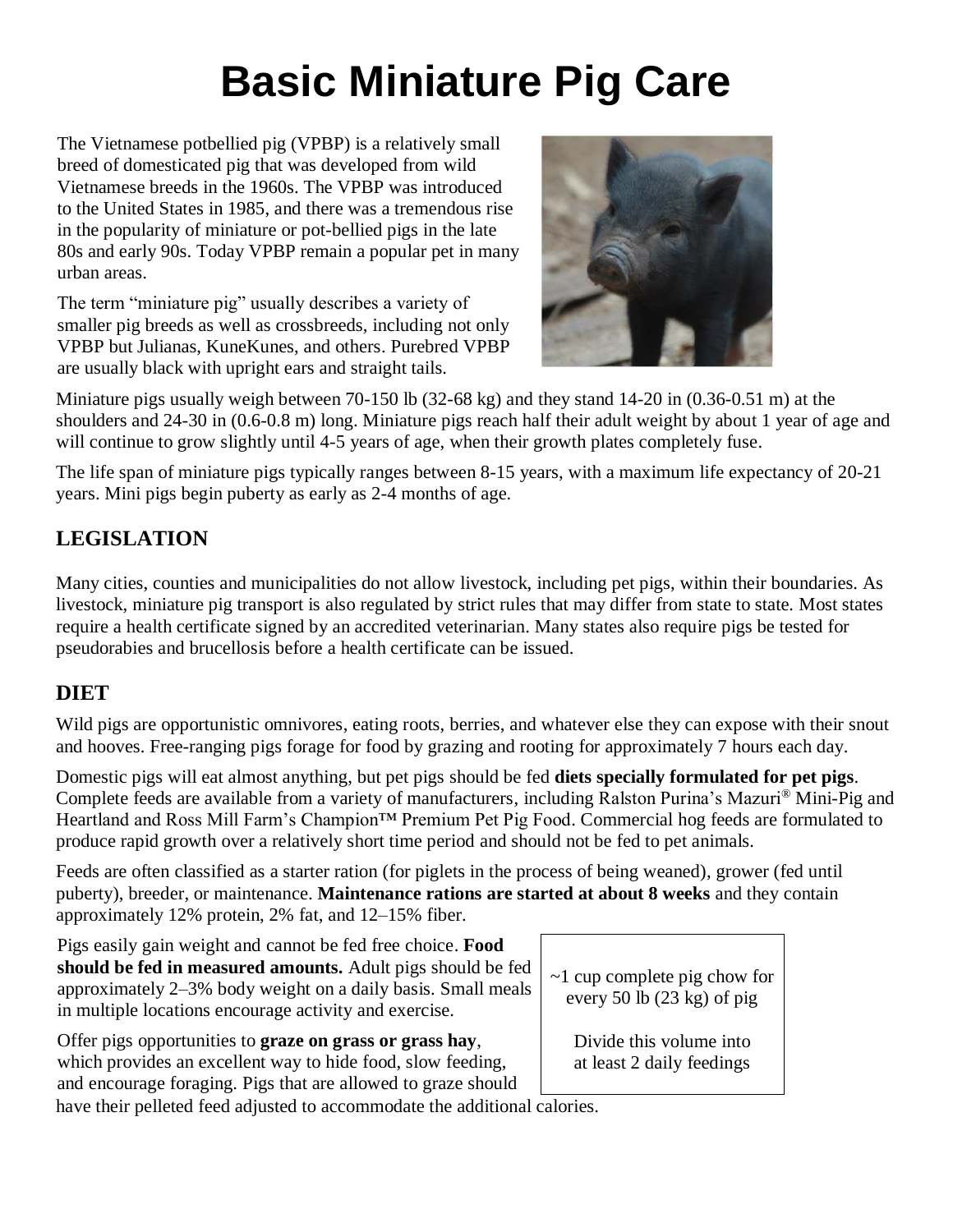For pigs that spend some time indoors, a rooting box is also recommended. Create a rooting box from a low, roomy container, like a child's wading pool or the bottom half of a kennel crate, filled with a layer of large, smooth stones. Offer dry pig feed and treats in the rooting box to promote foraging behavior and provide stimulation. Clean the rooting box monthly or when it gets wet. Feeder puzzles can also challenge pet pigs. Cardboard boxes and crumpled newspapers can be used to hide food items and commercially available enrichment toys are also available like the Kong® Wobbler (Kong Company, Golden, CO, USA), Busy Buddy™ Kibble Nibble™ and Magic Mushroom™ (PetSafe, Knoxville TN USA), as well as [The Manna Ball](http://www.pigs4ever.com/) and [Buster](https://www.kruuse.com/en.aspx)® Cube.

## **Treats may include small amounts of:**

- Grass hay (fiber to help control hunger)
- Fresh vegetables like celery or lettuce
- High-water content fresh fruit (grapes, watermelon, etc.) cut into pieces
- Dry, unsalted popcorn
- Whole grain cereal (no sugar coating)

**Secure food and water bowls** to the ground so the pig cannot climb in the dishes or tip them over. Place the bowls on an easily cleaned surface, like a shower stall or a large, shallow tray.

Even though pigs can get messy as they go back and forth between food and water dishes, it is important to **offer plenty of water**. Restricted access to water can lead to health problems like bladder infections and bladder stones.

## **HOUSING**

## **Temperature**

Adult PBPs are most comfortable at environmental temperatures ranging between **60–75ºF (15–24ºC)** with a humidity of 50%.

Pigs are incapable of sweating and they are **susceptible to overheating at temperatures exceeding 85ºF (30ºC)**. Pigs will begin to pant as they get warm, but this is often insufficient for cooling. Fans and water for wallowing should also be provided when it's hot. Water for soaking and cooling outdoors should be provided in a separate container from drinking water. Shade is also important because pigs have sensitive skin that can sunburn.

Strict indoor life (e.g. apartment dwelling) is never a good option for pet pigs. Pigs restricted to the indoors will root on objects like carpet and walls. While pigs are indoors, provide a designated rooting area and/or rooting box (*see Diet above*) to minimize destruction and confine pigs to a pig-safe room when they are unsupervised.

All house pigs should **spend several hours each day outdoors** exploring and rooting the ground. The **outdoor pen** should be at least 8 x 15 feet (2.5 x 4.5 m) per pig, although more space promotes more exploration and exercise. Pigs are strong and intelligent, so fencing and enclosures need to be strong and secure. Suggested fencing materials include wood, chain link, hog panels, and T posts. Pigs will also attempt to dig under the fencing, so at least 1 foot (30 cm) of mesh fence should extend beneath the ground.

The pen should include a clean, dry, draft free **insulated "pig house**" for sleeping and nesting, measuring approximately 6 square feet (2 square meters). The floor should ideally be lined with linoleum or tile. During the cold winter months, a commercial pig heating blanket or a heat lamp safely placed out of reach are recommended. Provide **proper nesting material** to improve footing like old blankets or comforters, sleeping bags, hay, straw or hardwood shavings (avoid cedar). Bedding must also be deep enough to allow for rooting or for the animal to completely cover itself. Replace wet or dirty bedding daily.

Pigs are highly social animals that can demonstrate aggression and dominance, which often stems from territorial disputes, like defending a prized sleeping space. For this reason, pot-bellied pigs are not recommended in households with small children.

Miniature pigs should also not be left unsupervised with dogs. A startled pig will instinctively run away while squealing, which can elicit a natural predatory response in some dogs.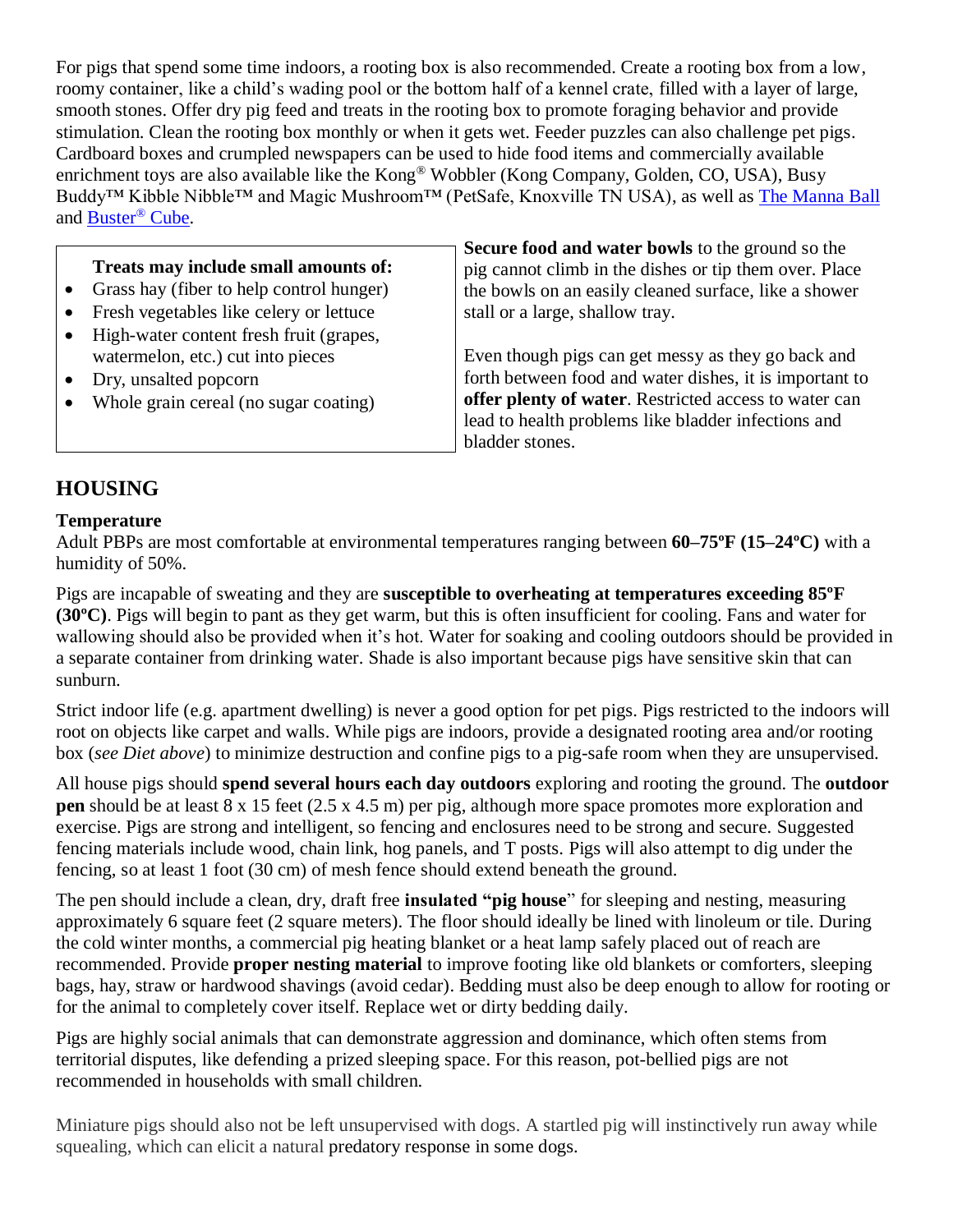# **PREVENTIVE CARE**

## **Vaccination**

Vaccination should be performed for both indoor and outdoor pet pigs. Routine vaccines for adult pets may include: erysipelas, leptospirosis, and pleuropneumonia. Depending on your pig's risk of exposure, your veterinarian may also recommend vaccines for *Mycoplasma*, *Bordetella*, *Pasteurella*, swine influenza, and tetanus. Young pigs begin a vaccination schedule between 6–8 weeks of age. The initial series consists of 2 injections, 3–4 weeks apart. Vaccines are then administered semiannually or annually.

## **Fecal parasite testing**

Although intestinal parasites are uncommon in pet pigs, infection still occurs. Fecal exams for parasites and ova should be performed when a pig is initially brought home and then periodically.

## **Surgical sterilization**

Sexual behavior begins very early in pigs—before weaning—and can include: unpredictable behavior, aggression, rooting destruction, and mounting behaviors. Intact pigs can also be difficult to housetrain, and intact boars also give off a strong odor. Spaying and neutering is recommended to improve pet quality, reduce destructive behavior, and prevent uterine infections and tumors in female pigs.

Pigs are able to reproduce at a young age. Male pigs are fertile between 6-12 weeks of age, and females can cycle as early as 10-12 weeks. Surgery is often recommended between 8-12 weeks of age, but can be performed as early as 6 weeks.

## **Hoof trims**

Most pet pigs require periodic hoof trimming.

## **Tusk trims**

Canine teeth or tusks stop growing at about 2 years of age in female pigs, however male tusks grow throughout life. Regular tusk trimming is recommended for male pigs to prevent injury to people or other pets. Tusks can also damage furniture or get caught on caging. Neutered males require tusk trims every 1-2 years. Tusks grow more quickly in intact males, who require trims every 6-12 months.

## **TRAINING**

## **Housetraining**

Pet pigs usually urinate and defecate at a single latrine site separate from sleep and food areas. Therefore mini pigs can be trained to use a litter pan. The pan should be placed at the opposite end of the room from the sleep and rest areas. The pan must be large enough for the pig to turn around completely and shallow enough to allow easy access. A shallow child's pool with a cut out entry way can be used as long as it is secured to the ground. Older pigs prefer to go outside to eliminate.

## **Harness training**

Gradually familiarize your pig with wearing a harness (specifically designed for pigs) and walking on a leash. Introduce the harness while your pig is eating a meal or favorite treat.

Regular walks provide a great form of exercise, but are not a replacement for somewhere to dig. Allowing your pig to walk over a concrete surface daily can help wear down the hooves.

#### **Crate training**

Acclimating your pig to a carrier is useful for trips to the veterinarian. Feed your pig in the crate for several weeks before the car trip. You can also teach your pig to walk up a ramp into the vehicle.

## **Handling**

Pigs are usually quiet animals but they will squeal and struggle when firmly restrained (or when frightened or begging for food). Scratching or petting your pig's neck, sides or belly can help to keep him calm.

• Hold a small to medium-sized pig by placing one hand beneath the rump and the other hand in front of the forelimbs and under the neck.